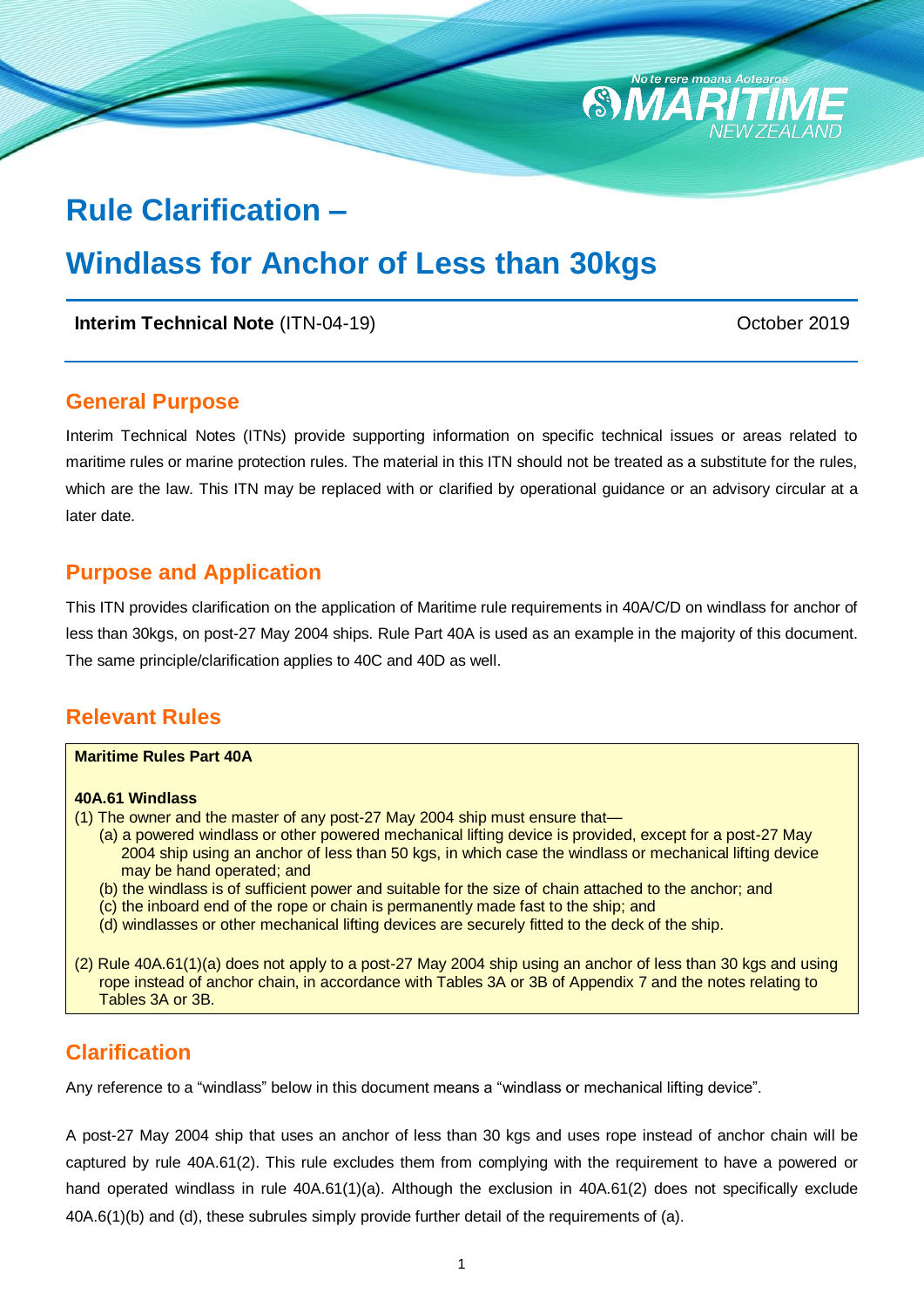Once a post-27 May 2004 ship that uses an anchor of less than 30 kgs and uses rope instead of anchor chain is excluded from the requirement to have a powered or hand operated windlass in subrule (a), it is illogical for them to be captured by a rule setting out the requirement for that windlass to be of sufficient power and suitable for the size of chain (b), and the requirement for that windlass to be securely fitted to the deck of the ship (d). These subrules are not relevant to a vessel that is exempt from holding a powered windlass and as such these rules will simply fall away.

In other words, a post-27 May 2004 ship that uses an anchor of less than 30 kgs and uses rope instead of anchor chain could be raised by hand.

It should be noted that a post-27 May 2004 ship that uses an anchor of less than 30 kgs and uses rope instead of anchor chain is not required to lift the anchor by hand and can opt to comply with 40A.61(1) and use a powered or a hand operated mechanical lifting device, but if they opt to do this, the requirements in (b)-(d) will apply as normal.

The requirement of windlass and its type (powered or not) is summarised below (the reference to windlass includes mechanical lifting device) –

| <b>Weight of anchor (kgs)</b>                | <b>Windlass requirements</b>                               |
|----------------------------------------------|------------------------------------------------------------|
| $\geq 50$                                    | Powered windlass                                           |
| $\geq$ 30 but $<$ 50                         | Powered or manually operated windlass                      |
| < 30 (if using anchor chain)                 | Powered or manually operated windlass                      |
| < 30 (if using rope instead of anchor chain) | No requirement for windlass (anchor may be lifted by hand) |

### **Further Clarification**

Always keep in mind that the rule only prescribes a minimum standard, and that the owner/surveyor are always permitted and encouraged to apply a higher standard, when considered necessary. Obligations under the HSWA shall also be taken into consideration.